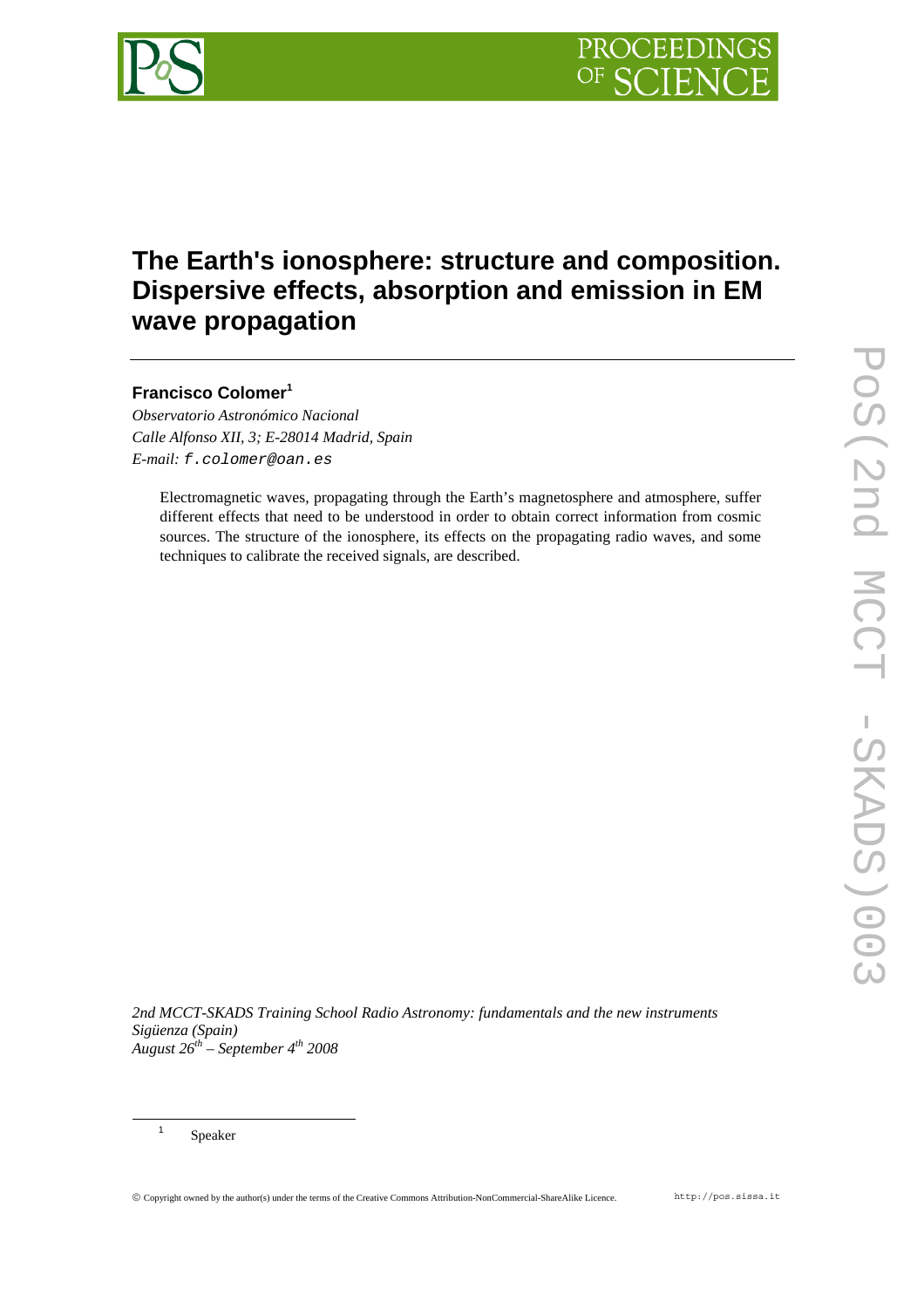# **1. Introduction**

Electromagnetic waves, propagating through the Earth's magnetosphere and atmosphere, suffer different effects that need to be understood in order to obtain correct information from cosmic sources. Figure 1 shows a sketch of the atmosphere structure.



Figure 1: Structure of the Earth's atmosphere.

Above 50 km to about 600 km (370 mi) is the ionosphere, notable for its effects on radio propagation. At these altitudes, atomic oxygen and nitrogen predominate under very low pressure. High-energy solar UV and X-ray radiation ionize these gases, creating a broad region where ions are created in relative abundance. The ionosphere is subdivided into distinctive D, E and F regions, as solar radiation acts on the different compositions of the atmosphere with height.

F layer: Known as the Appleton layer, is 120 km to 400 km above the surface of the Earth. It is the top most layer of the ionosphere. Here extreme ultraviolet (UV, 10–100 nm) solar radiation ionizes atomic oxygen. It consists of one layer at night, but in the presence of sunlight (during the day), it divides into two layers, labeled F1 and F2. From 1972 to 1975 NASA launched the AEROS and AEROS B satellites to study the F region.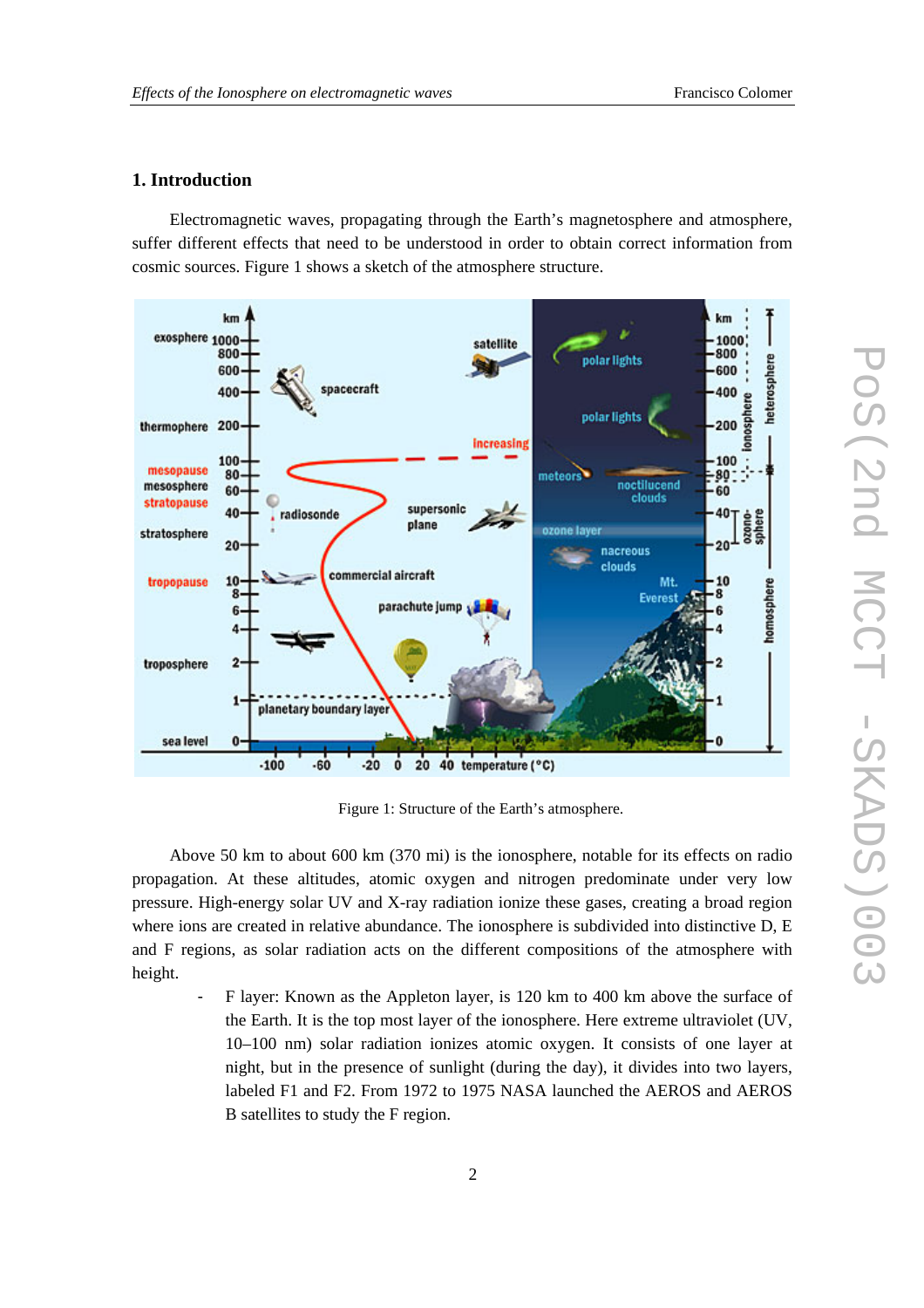- E layer: It is the middle layer, 90 km to 120 km above the surface of the Earth. Ionization is due to soft X-ray (1-10 nm) and far ultraviolet (UV) solar radiation ionization of molecular oxygen (O2). The Es layer, known as the "sporadic Elayer" it is characterized by small clouds of intense ionization.
- D layer: It is the innermost layer, 50 km to 90 km above the surface of the Earth. Ionization here is due to Lyman series-alpha hydrogen radiation at a wavelength of 121.5 nanometer (nm) ionizing nitric oxide (NO).

Gradual refraction in the ionosphere allows radio signals to be propagated long distances. Guglielmo Marconi received the first trans-Atlantic radio signal on December 12, 1901, in St. John's, Newfoundland (Canada) using a 152.4 m (500 foot) kite-supported antenna for reception. The transmitting station in Poldhu, Cornwall (UK) used a spark-gap transmitter to produce a signal with a frequency of approximately 500 kHz and a power of 100 times more than any radio signal previously produced.

Robert Watson-Watt introduced the term *ionosphere* in 1926. Edward V. Appleton was awarded a Nobel Prize in 1947 for his confirmation in 1927 of the existence of the ionosphere.

The amount of free electrons caused by ionization affect the propagation of electromagnetic waves through the ionosphere. These effects scale as  $v^2$ .

Absorption occurs as a result of the interaction between electromagnetic waves and the free electrons in the ionosphere.



Figure 2: Total Electron Content (TEC) at the Earth's different ionospheric layers.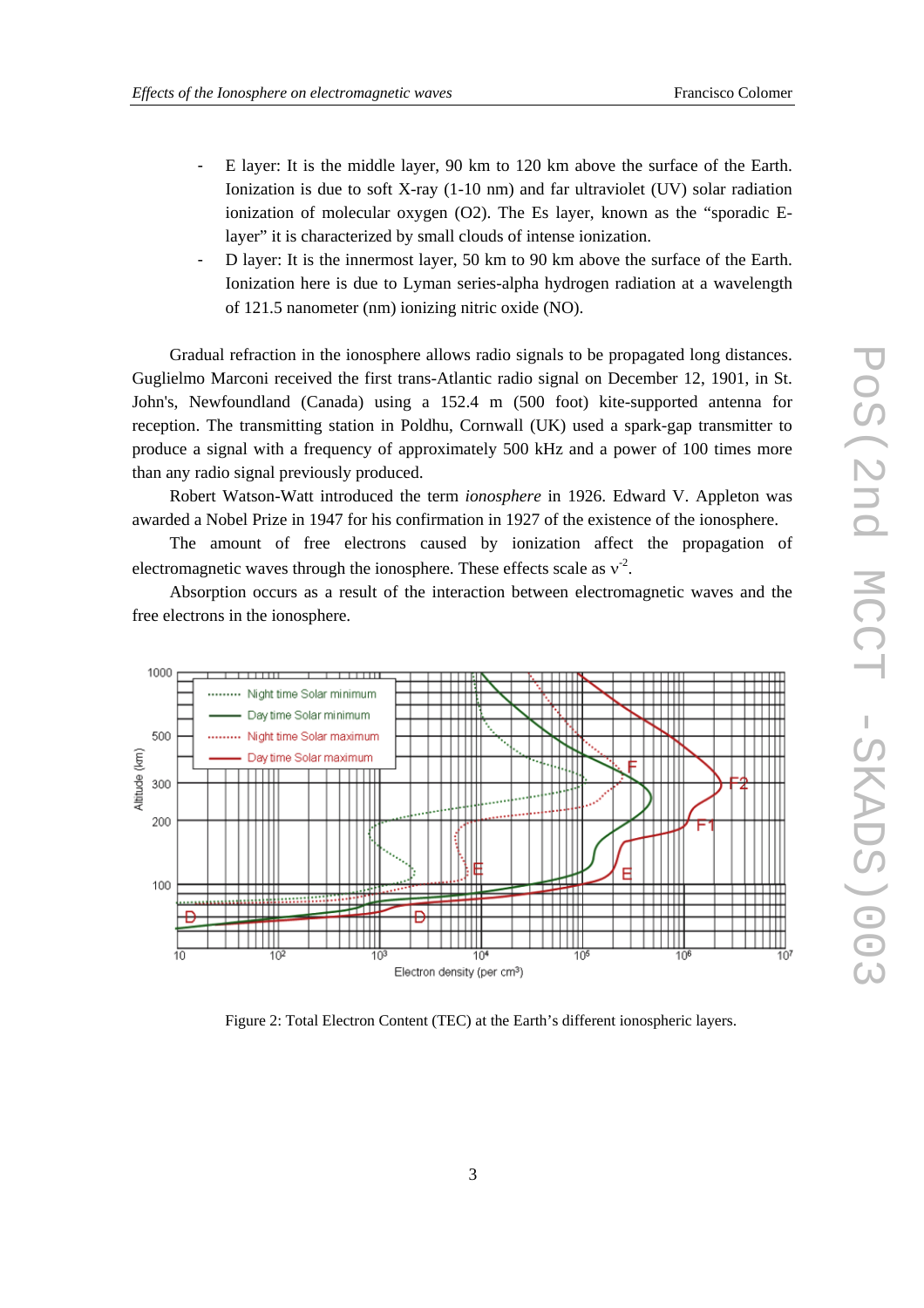# **2. Calibration of ionospheric delay**

#### **2.1 International Reference Ionosphere**

The International Reference Ionosphere model (IRI), maintained by the scientific community, assumes that each layer is smooth and uniform. Anomalies are known; in reality the ionosphere is a lumpy, cloudy layer with irregular patches of ionization.

Known anomalies are: winter anomaly, equatorial anomaly, equatorial electrojet.

Ionospheric perturbations are due to: X-rays (sudden ionospheric disturbances, SID), protons (polar cap absorption, PCA), geomagnetic storms, or lightning.

#### **2.2 GNSS**

Data from over 100+ continuously operating dual-frequency GPS receivers in a global network are being used to produce global maps of the ionosphere's total electron content (TEC), replacing ionosondes.



Figure 3: Total Electron Content (TEC) at the Earth's different ionospheric layers.

#### **2.3 Widely separated dual frequency observations (S/X)**

Thanks to the dispersive character of the ionosphere, the differential path length effects can be eliminated for unresolved sources (quasars) by making astronomical observations simultaneously at two widely separated frequencies [1]. This is done regularly in geodetic VLBI observations, receiving their radio emission at 8.4 GHz (X band) and 2.3 GHz (S band). These effects appear as non-closure phases:

$$
\phi_c = \phi_2 - \left(\frac{\nu_1}{\nu_2}\right)\phi_1
$$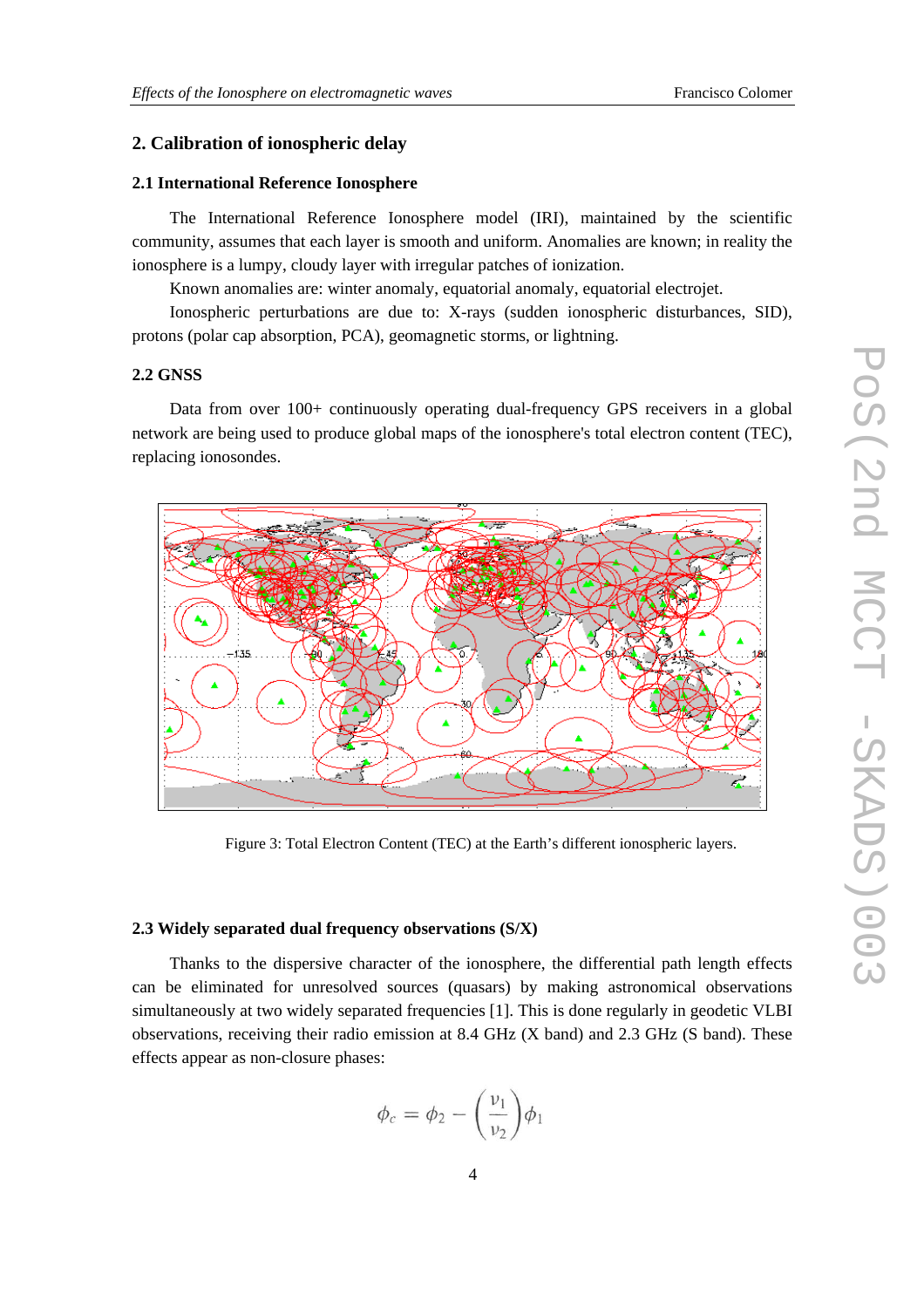The excess path delay can be written as [2]:

$$
\Delta \tau_{group}^{ion} = -\left[ (\tau_{obs} - \Delta \tau_{s})X\text{-band } - (\tau_{obs} - \Delta \tau_{s})S\text{-band} \right] \frac{v_{S-band}^{2}}{v_{X-band}^{2} - v_{S-band}^{2}}
$$

It is usually assumed that the source position in the sky is the same at both frequencies, which indeed is not always the case (or the source has structure) and this affects the accuracy of the results.



Figure 4: Time-delay versus frequency, for various values of the TEC.

### **3. Ionospheric storms**

A sudden ionospheric disturbance (SID) is an abnormally high ionization/plasma density in the D region of the ionosphere caused by a solar flare.

When a solar flare occurs on the Sun a blast of intense ultraviolet and X-ray radiation hits the dayside of the Earth after a propagation time of about 8 minutes. This high energy radiation is absorbed by atmospheric particles, raising them to excited states and knocking electrons free in the process of photoionization. The low altitude ionospheric layers (D region and E region) immediately increase in density over the entire dayside. The ionospheric disturbance enhances VLF radio propagation, which can be used to detect solar flares.

The ability to use the GPS network to generate global maps of the ionosphere's total electron content (TEC) in near real-time presents us with a very powerful tool for detecting ionospheric storms and monitoring their behaviour.